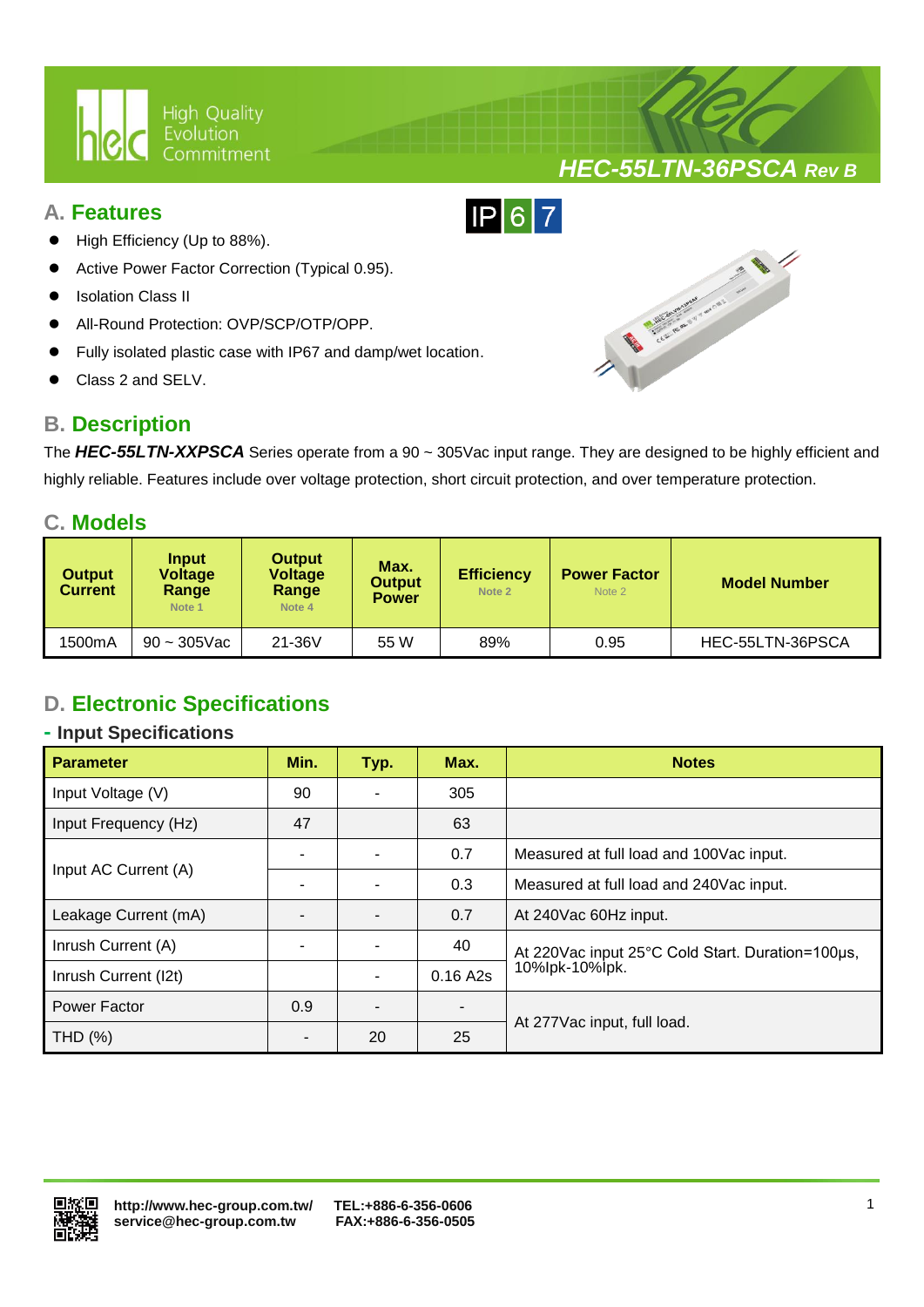

Ι



### **- Output Specifications**

| <b>Parameter</b>                                      | Min. | Typ. | Max.         | <b>Notes</b>                                                                                                                             |
|-------------------------------------------------------|------|------|--------------|------------------------------------------------------------------------------------------------------------------------------------------|
| <b>Output Current (mA)</b><br>$I_0 = 1500 \text{ mA}$ | 1425 |      | 1575         |                                                                                                                                          |
| No Load Output Voltage (V)<br>$I_0$ = 1500 mA         |      |      | 50           | There will be no damage or hazardous conditions<br>occurred with no loading.                                                             |
| Output Ripple Voltage (V)                             |      |      | 10%<br>Vomax | Measured by 20 MHz bandwidth oscilloscopes and<br>the output paralleled a 0.1 uF ceramic capacitor and<br>a 10uF electrolytic capacitor. |
| Output Voltage Overshoot (%)                          |      |      | 110          | At full load condition.                                                                                                                  |
| Line Regulation (%)                                   |      |      | ±3           |                                                                                                                                          |
| Load Regulation (%)                                   |      |      | ±5           |                                                                                                                                          |
| Turn-on Delay Time (s)                                |      | 0.5  | 1.0          | Measured at 220Vac input.                                                                                                                |

### **- General Specifications**

| <b>Parameter</b>                               | Min.    | Typ.                      | Max. | <b>Notes</b>                                                                                                                       |  |
|------------------------------------------------|---------|---------------------------|------|------------------------------------------------------------------------------------------------------------------------------------|--|
| Efficiency (%)                                 |         |                           | 88   | Measured at full load and 120Vac input.                                                                                            |  |
| $I_0 = 1500 \text{ mA}$                        |         |                           |      |                                                                                                                                    |  |
| Efficiency (%)                                 |         |                           |      |                                                                                                                                    |  |
| $I_0 = 1500 \text{ mA}$                        |         |                           | 89   | Measured at full load and 277 Vac input.                                                                                           |  |
| MTBF (hours)                                   | 320,000 |                           |      | Measured at full load 50°C ambient temperature<br>(MIL-HDBK-217F).                                                                 |  |
| Life Time (hours)                              |         | 100,000                   |      | Measured at rated input voltage with full load, Case<br>temperature=60°C @ Tc point.See life time vs. Tc<br>curve for the details. |  |
| Case Temperature (°C)                          |         |                           | 90   |                                                                                                                                    |  |
| Dimensions Millimeters $(L \times W \times H)$ |         | $146 \times 46 \times 34$ |      |                                                                                                                                    |  |
| Net Weight (g)                                 |         |                           |      |                                                                                                                                    |  |

### **- Protection Functions**

| <b>Parameter</b>                  | Min.                                                                                                                                                                                                                           | Typ. | Max.      | <b>Notes</b>                                                                                 |  |
|-----------------------------------|--------------------------------------------------------------------------------------------------------------------------------------------------------------------------------------------------------------------------------|------|-----------|----------------------------------------------------------------------------------------------|--|
| Over Voltage Protection           |                                                                                                                                                                                                                                |      | $1.50$ Vo | Hiccup mode. The power supply shall be<br>self-recovery when the fault condition is removed. |  |
| Over Temperature<br>Protection-Tc | Hiccup mode. When the case temperature is higher than $110^{\circ}$ C, the power supply<br>output will turn off automatically; when the case temperature is lower than 75°C, the<br>power supply output will be auto recovery. |      |           |                                                                                              |  |
| <b>Short Circuit Protection</b>   | No damage shall occur when any output operating in a short circuit condition. The<br>power supply shall be self-recovery when the fault condition is removed.                                                                  |      |           |                                                                                              |  |

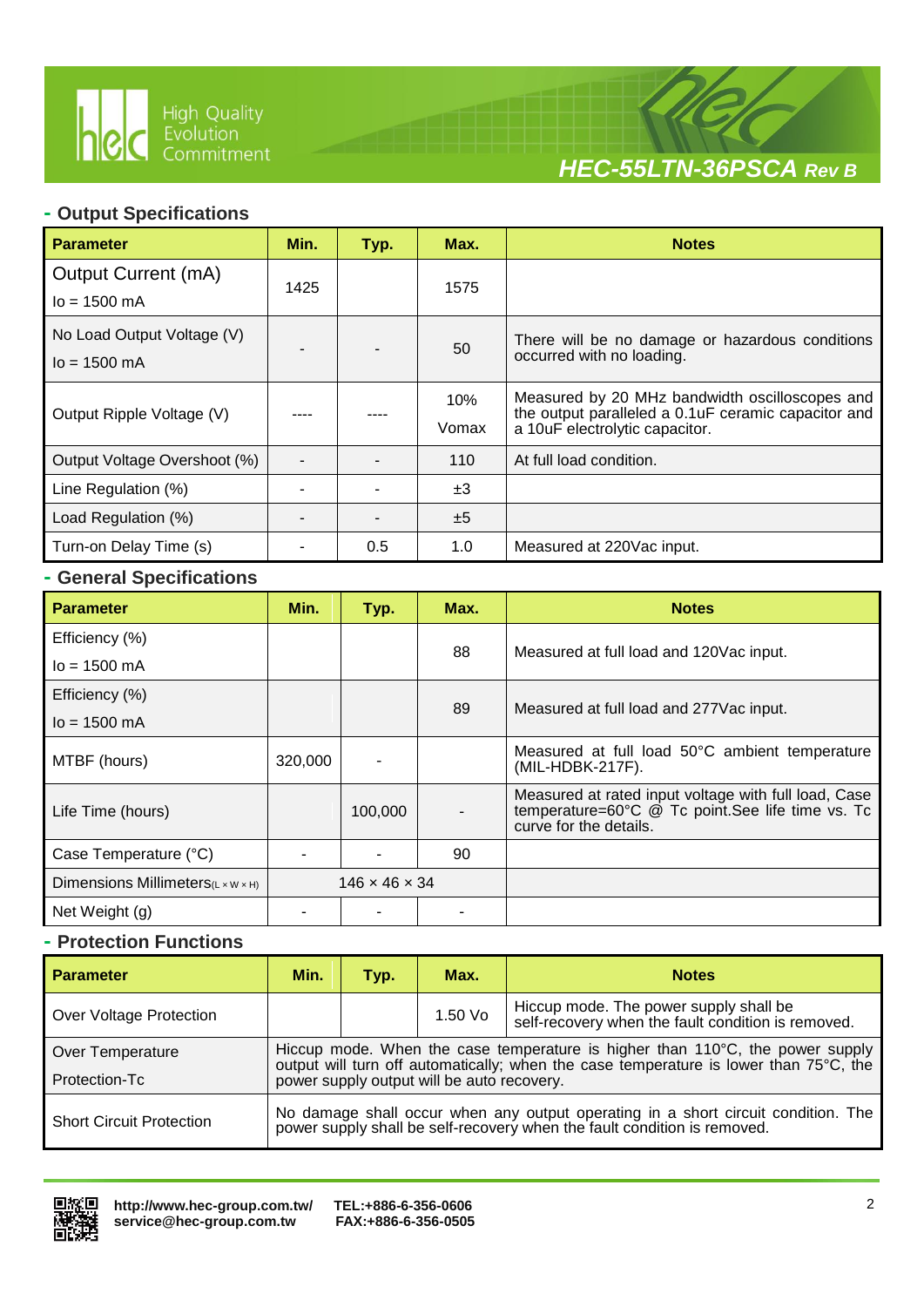

# *HEC-55LTN-36PSCA Rev B*

#### **- Environmental Specifications**

Ι

| <b>Parameter</b>           | Min. | Typ. | Max.  | <b>Notes</b>                                                        |
|----------------------------|------|------|-------|---------------------------------------------------------------------|
| Operating Temperature (°C) | -40  |      | $+70$ | Humidity: 20% RH to 80% RH; See Derating Curve for<br>more details. |
| Storage Temperature (°C)   | -40  |      | $+80$ | Humidity: 10% RH to 90% RH.                                         |

#### **- Safety and EMC Compliance**

| <b>Safety Category Note 6</b> | <b>Standard</b>                                                            |
|-------------------------------|----------------------------------------------------------------------------|
| UL/CUL                        | UL8750, UL1310 Class 2, CSA C22.2 NO. 223-M91 Class 2.                     |
| <b>CE</b>                     | EN 61347-1, EN61347-2-13.                                                  |
| <b>EMI Standards</b>          | <b>Notes</b>                                                               |
| EN 55015                      | Conducted emission Test & Radiated emission Test.                          |
| EN 61000-3-2                  | Harmonic current emissions.                                                |
| EN 61000-3-3                  | Voltage fluctuations & flicker.                                            |
| FCC Part 15                   | FCC 47 CFR Part 15 Subpart B, ICES-003 Issue 4 ANSI C63.4-2003             |
| <b>EMS Standards</b>          | <b>Notes</b>                                                               |
| EN 61000-4-2                  | Electrostatic Discharge (ESD): 8 KV air discharge, 4 KV contact discharge. |
| EN 61000-4-3                  | Radio-Frequency Electromagnetic Field Susceptibility Test-RS.              |
| EN 61000-4-4                  | Electrical Fast Transient / Burst-EFT: Level 2, Criteria A.                |
| EN 61000-4-5                  | Surge Immunity Test: AC Power Line: line to line 1 KV.                     |
| EN 61000-4-6                  | Conducted Radio Frequency Disturbances Test-CS.                            |
| EN 61000-4-8                  | Power Frequency Magnetic Field Test.                                       |
| EN 61000-4-11                 | Voltage Dips.                                                              |
| EN 61547                      | Electromagnetic Immunity Requirements Applies To Lighting Equipment.       |

#### **Notes:**

- 1. Normal input voltage range 100~277Vac.
- 2. Measured at input 220V with a full load.
- 3. All specifications are typical at 25 °C unless otherwise stated.
- 4. Constant current operation region is preferably 75%~100% rated output voltage. This is the suitable operation region for LED related applications, but please reconfirm special electrical requirements for some specific system design.
- 5. Derating may be needed under low input voltages. Please check the static curve for more details.
- 6. The power supply is considered as a component that will be operated in combination with final equipment. Since EMC performance will be affected by the complete installation, the final equipment manufacturers must re-qualify EMC Directive on the complete installation again

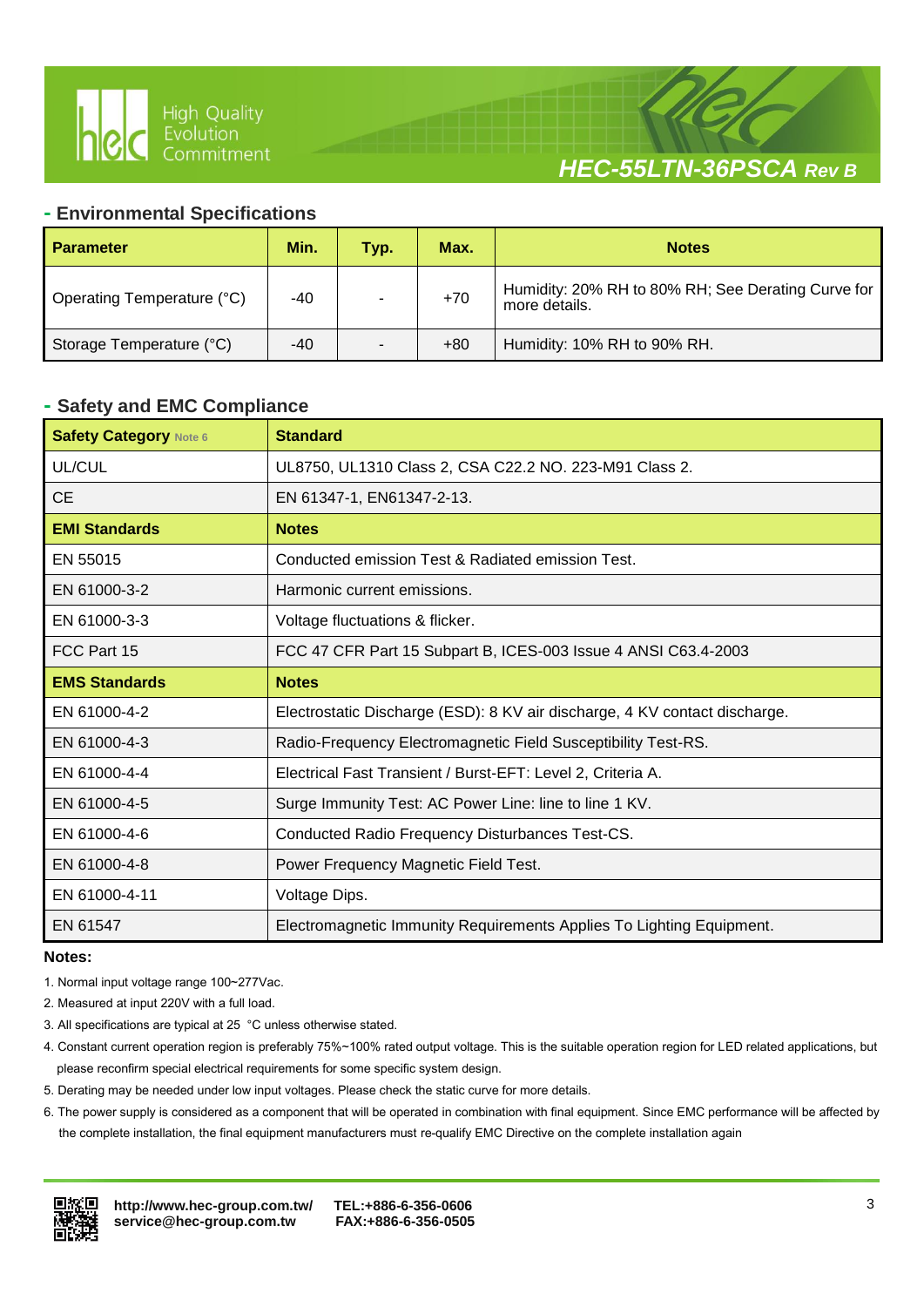

*HEC-55LTN-36PSCA Rev B*

# **E. Electronic Curve**

### **- Derating Curve**



Ι

#### **- Static Curve**



Input Voltage (V)

### **- Power Factor Characteristics Curve - Efficiency Characteristics Curve**



### Efficnency vs. Output Voltage

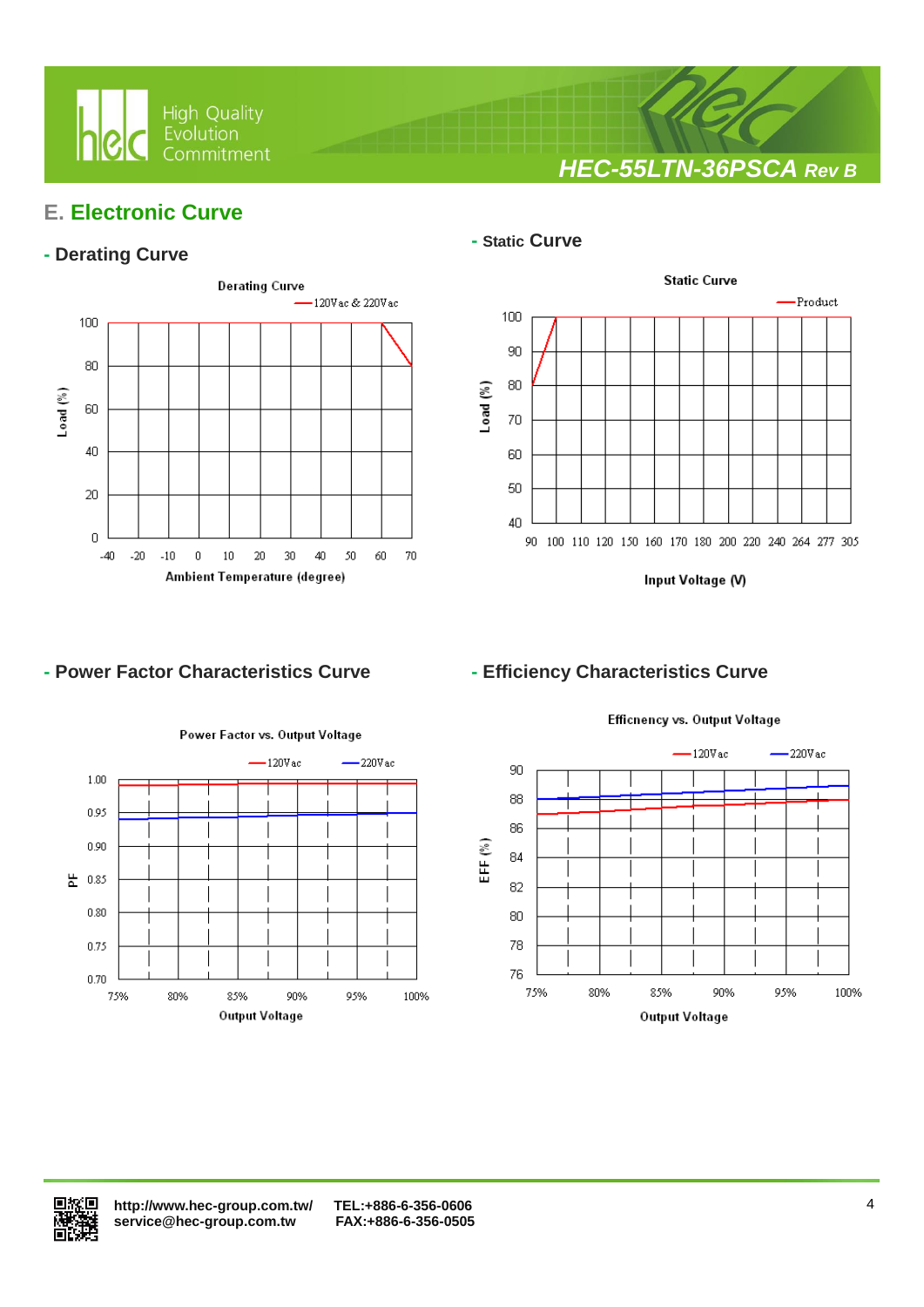

### **- Life Time vs. Case Temperature Curve**

Ι



# **F. Mechanical Outline**





 **<http://www.hec-group.com.tw/>[TEL:+886-6-356-0606](tel:+886-6-356-0606)**   $\overline{\text{service@hec}}$ -group.com.tw

*HEC-55LTN-36PSCA Rev B*